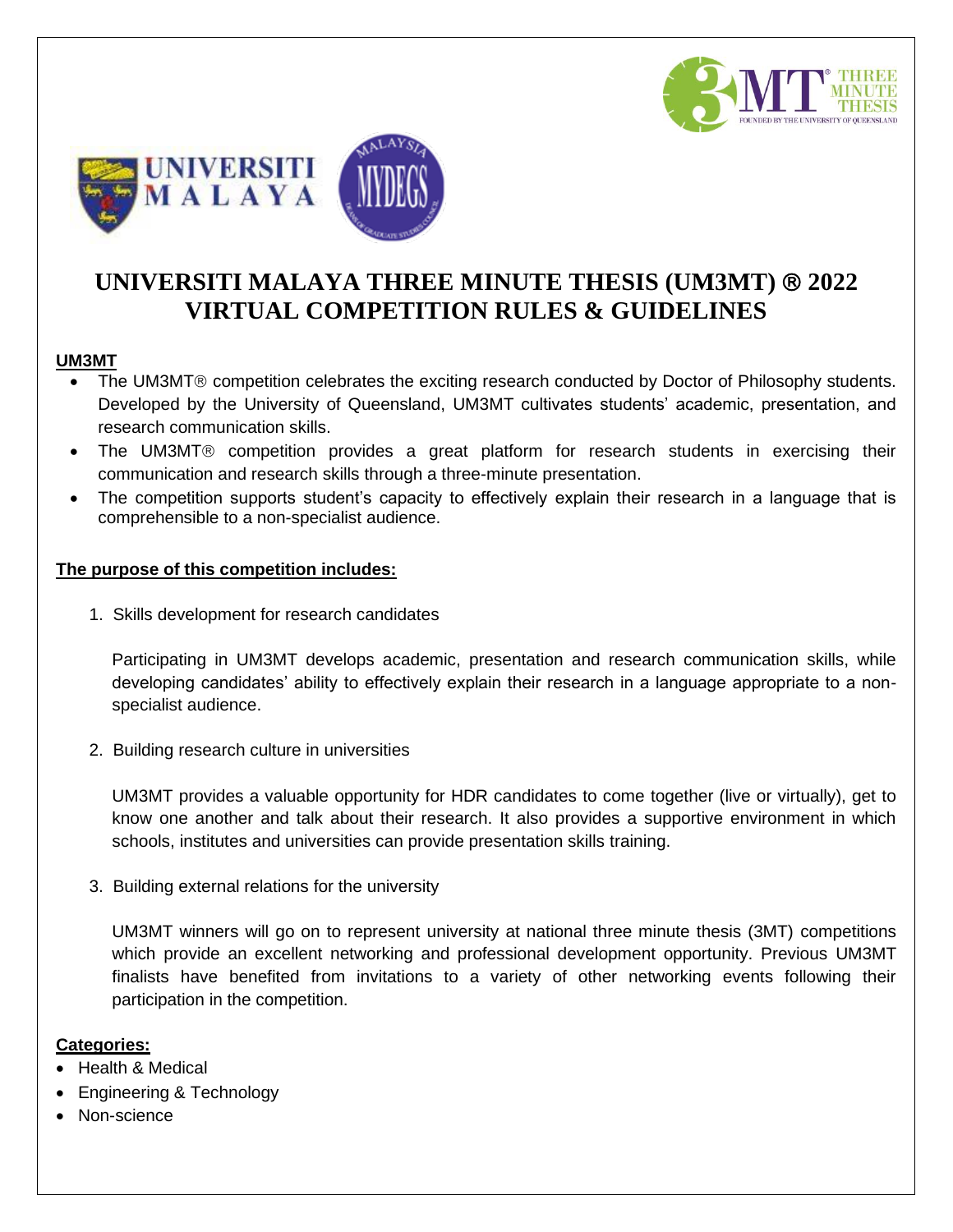#### **Date of event:**

**Faculty level:** 21 March until 8 April 2022 at respective Faculties/Academies/Institutes/Centres **University level:** 21 April 2022 (Thursday) **National level:** 28 June 2022 (Tuesday)

## **Participation:**

• Active PhD and Professional Doctorate Research candidates who have successfully passed their Proposal Defence by the date of their first virtual presentation are eligible to participate in 3MT competitions at all levels, including the Asia-Pacific 3MT competition. PhD graduates are not eligible.

### **Judges:**

 $\Gamma$ 

• UM will appoint a panel of three (3) judges and 1 moderator jury for each category.

## **Virtual Rules and Regulations:**

| Video presentations are limited to 3 minutes and videos<br>exceeding 3 minutes are disqualified.<br>Presentations are considered to have commenced when a<br>presenter starts their presentation through speech (timing does<br>not include the UM3MT title slide and commences from when the<br>competitor starts speaking, not the start of the video).<br>Videos must meet the following criteria:<br>- Filmed on the <b>horizontal</b> :<br>- Filmed on a <b>plain background</b> ;<br>- Filmed from a static position;<br>- Filmed from one camera angle;<br>- Contain a UM3MT title slide (at the beginning);<br>- Contain a UM3MT PowerPoint slide (top right corner/right<br>side/cut to) | A single static PowerPoint slide is permitted in the<br>presentation (No slide transitions, animations<br>or<br>'movement' of any description are allowed). This can be<br>visible continuously, or 'cut to' (as many times as you like)<br>for a maximum of 1 minute or submitted via email if not<br>included in the presentation.<br>The 3 minute audio must be continuous $-$ no sound edits<br>٠<br>or breaks.<br>No additional props (e.g. costumes, musical instruments,<br>٠<br>laboratory equipment and animated backgrounds) are<br>permitted.<br>Presentations are to be spoken word (e.g. no poems, raps<br>٠<br>or songs).<br>No additional electronic media (e.g. sound and video files)<br>٠<br>are permitted within the video recording.<br>The decision of the adjudicating panel is final.<br>Submissions via video format (only video link provided to<br>٠<br>Event Coordinators are allowed). Files sent in other<br>formats will not be accepted.<br>Competitors should submit their videos<br>directly to<br>٠<br>Academy/Faculty/Institute. |
|---------------------------------------------------------------------------------------------------------------------------------------------------------------------------------------------------------------------------------------------------------------------------------------------------------------------------------------------------------------------------------------------------------------------------------------------------------------------------------------------------------------------------------------------------------------------------------------------------------------------------------------------------------------------------------------------------|---------------------------------------------------------------------------------------------------------------------------------------------------------------------------------------------------------------------------------------------------------------------------------------------------------------------------------------------------------------------------------------------------------------------------------------------------------------------------------------------------------------------------------------------------------------------------------------------------------------------------------------------------------------------------------------------------------------------------------------------------------------------------------------------------------------------------------------------------------------------------------------------------------------------------------------------------------------------------------------------------------------------------------------------------------------------|
|---------------------------------------------------------------------------------------------------------------------------------------------------------------------------------------------------------------------------------------------------------------------------------------------------------------------------------------------------------------------------------------------------------------------------------------------------------------------------------------------------------------------------------------------------------------------------------------------------------------------------------------------------------------------------------------------------|---------------------------------------------------------------------------------------------------------------------------------------------------------------------------------------------------------------------------------------------------------------------------------------------------------------------------------------------------------------------------------------------------------------------------------------------------------------------------------------------------------------------------------------------------------------------------------------------------------------------------------------------------------------------------------------------------------------------------------------------------------------------------------------------------------------------------------------------------------------------------------------------------------------------------------------------------------------------------------------------------------------------------------------------------------------------|

## **Judging criteria:**

#### • **Presentations should include:**

- $\triangleright$  Why your research is important?
- ➢ What you have done to address the research question?
- ➢ What long term outcomes are you anticipating?
- **The judging panel will be looking for:**

#### **A. COMPREHENSION & CONTENT**:

- $\triangleright$  Did the presentation provide an understanding of the background and significance to the research question being addressed, while explaining terminology and avoiding jargon?
- ➢ Did the presentation clearly describe the impact and key results of the research including conclusions and outcomes?
- ➢ Did the presentation follow a clear and logical sequence?
- $\triangleright$  Was the thesis topic, research significance, results/impact and outcomes communicated in language appropriate to a non-specialist audience?